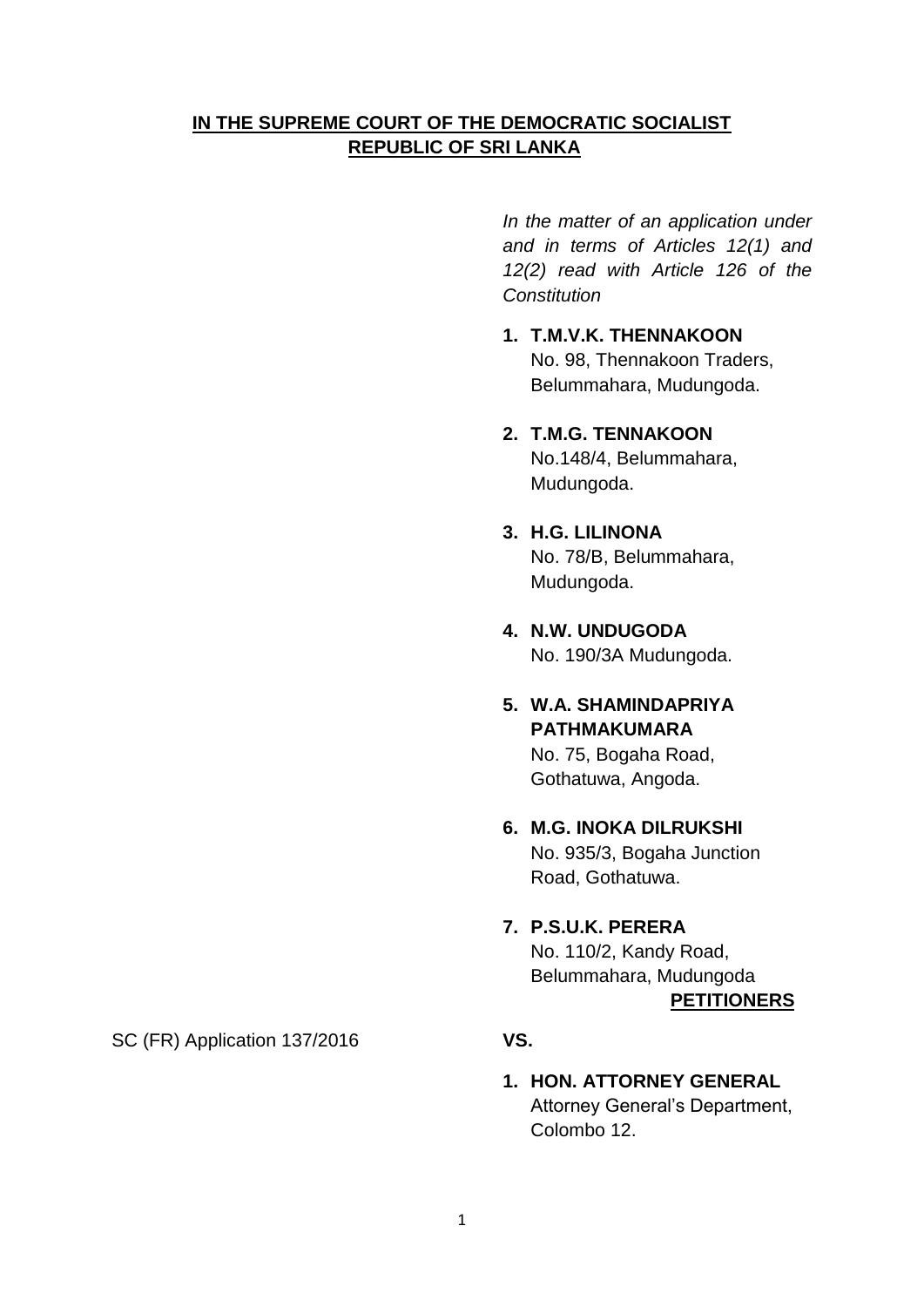# **2. RAVI KARUNANANYAKE**

Minister of Finance, Ministry of Finance, The Secretariat, Colombo 01.

#### **2A.MANGALA SAMARAWEERA**

Minister of Finance, Ministry of Finance, The Secretariat, Colombo 01.

**3. DIRECTOR GENERAL OF CUSTOMS**

No. 40, Main Street,Colombo 11.

# **4. COMMISSIONER GENERAL OF MOTOR TRAFFIC**

Department of Motor Traffic, No. 341, Elvitigala Mawatha, Narahenpita, Colombo 05.

#### **5. A.K. SENEVIRATNE**

Director General, Department of Fiscal Policy, Ministry of Finance, The Secretariat, Colombo 01.

### **5A.K.A. VIMALENTHIRAJAH**

 Director General, Department of Fiscal Policy, Ministry of Finance, The Secretariat, Colombo.

## **6. SRI LANKA PORTS AUTHORITY**

No. 19, Chetiya Road, Colombo 01.

#### **RESPONDENTS**

**BEFORE:** Buwaneka Aluwihare, PC, J. Prasanna Jayawardena, PC, J. Vijith K. Malalgoda, PC, J.

**COUNSEL:** J.C. Weliamuna PC with Senura Abeywardena for the Petitioners. Ms. Shaheeda Mohamed Barrie SSC for the Hon. Attorney General.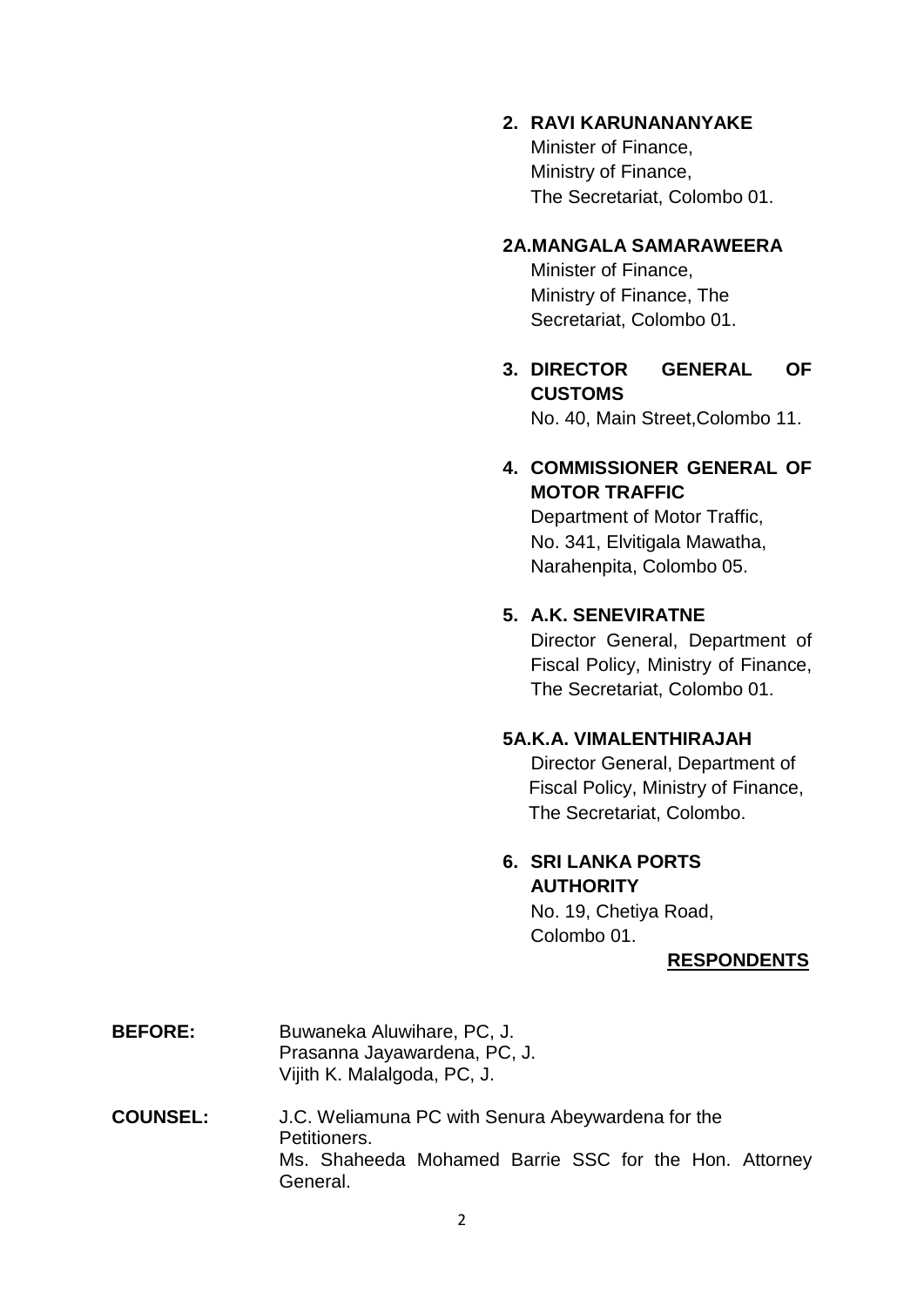| <b>WRITTEN</b><br><b>SUBMISSIONS</b><br>FILED: | By the Petitioners on 15 <sup>th</sup> May 2018.<br>By the Respondents on 24 <sup>th</sup> May 2018. |
|------------------------------------------------|------------------------------------------------------------------------------------------------------|
| <b>ARGUED ON:</b>                              | 06th April 2018                                                                                      |
| <b>DECIDED ON:</b>                             | 21 <sup>st</sup> November 2018.                                                                      |

Prasanna Jayawardena, PC, J.

The  $7<sup>th</sup>$  petitioner is a businessman who carries on business under the name, style and firm of M/S "Gampaha Enterprises". He imports used cars from Japan and sells them in Sri Lanka. The  $2^{nd}$  to  $6^{th}$  petitioners are persons who are said to have imported used Nissan "Leaf" electric cars through the 1<sup>st</sup> petitioner's business, in the year 2015.

The petitioners' case is that, in terms of the Orders made by the Minister of Finance under the Excise (Special Provisions) Act No. 13 of 1989, as amended, and related directives issued by the Ministry of Finance, the petitioners are liable to pay Excise Duty at a rate of only 5% of the value of these cars prior to clearing these cars through customs and having them released from the port in Hambantota. The petitioners complain that the respondents have arbitrarily and unlawfully required the petitioners to pay Excise Duty at the rate of 50% of the value of the cars. The petitioners state they have not paid Excise Duty at the rate of 50% because they are not liable to do so and that, as result of this stalemate, the cars are still at the port. The petitioners annexed the documents marked "P1" to "P10" with their petition.

This Court granted the petitioners leave to proceed under Article 12 (1) of the Constitution. The 5<sup>th</sup> respondent - who is the Director General of the Department of Fiscal Policy - filed his affidavit along with the documents marked "R1" to "R8". The 7<sup>th</sup> petitioner filed a counter affidavit with the documents marked "P11" to "P13".

It is common ground that, from 27<sup>th</sup> February 2015 onwards, used Nissan "Leaf" electric cars imported into Sri Lanka were regarded as motor vehicles falling with the description *"Other electric, not more than three years old"* bearing the classification H.S. Code 8703.90.30 [the Harmonized Commodity Description and Codification System which is internationally used for purposes of tariff nomenclature]. This and other classifications in the H.S. Code are used, *inter alia*, for the purposes of fixing the Excise Duty payable at the time articles are imported into Sri Lanka. It is also common ground that the Order dated 26<sup>th</sup> February 2015 marked "P1" made by the 2<sup>nd</sup> respondent [Minister of Finance] under the Excise (Special Provisions) Act, fixed at 5% the Excise Duty payable on cars falling within the classification bearing H.S. Code 8703.90.30. The petitioners state that this Excise Duty of only 5% was fixed to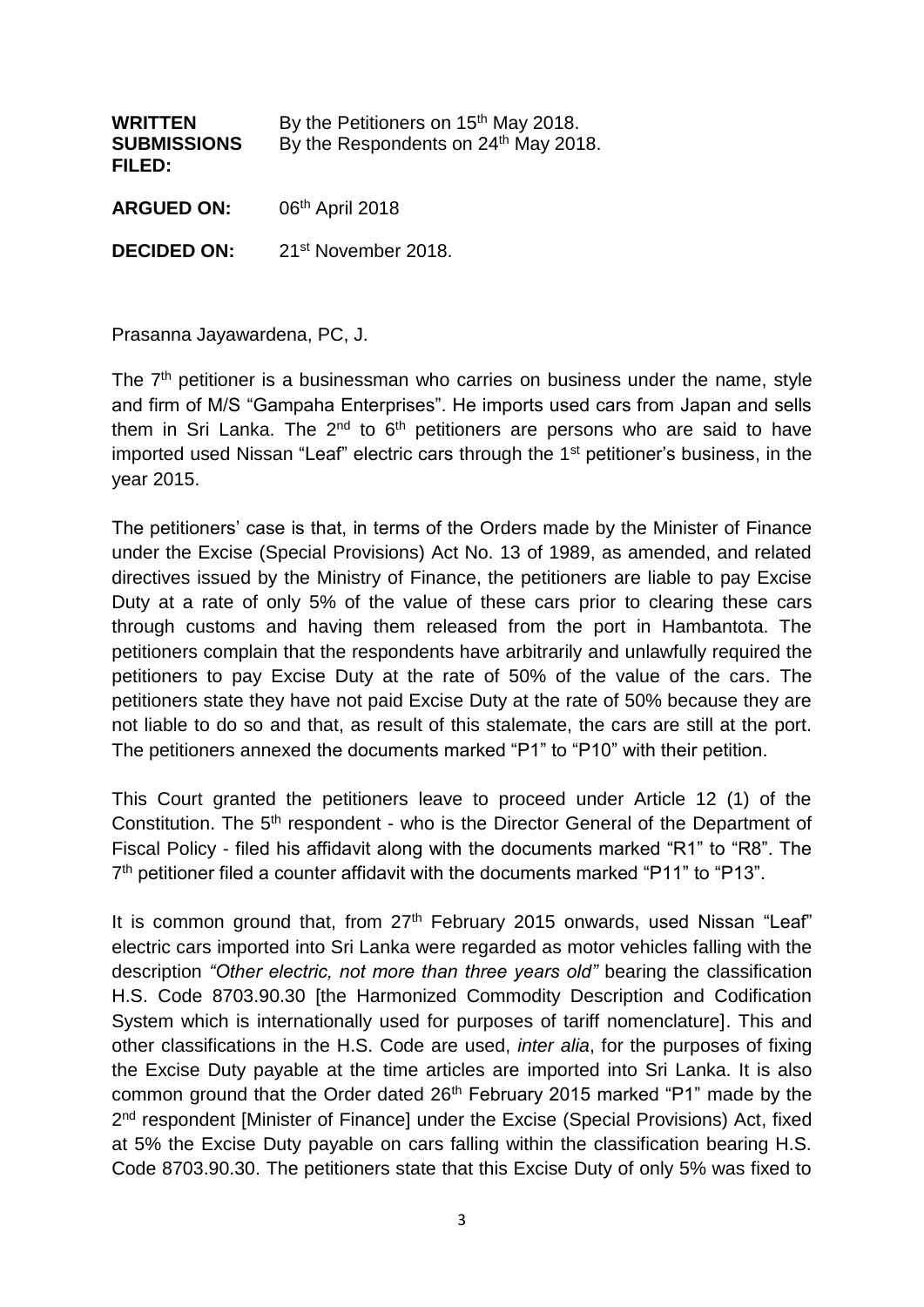encourage the use of energy efficient and environmentally friendly cars such as Nissan "Leaf" electric cars. They say that, therefore, the  $1<sup>st</sup>$  to  $6<sup>th</sup>$  petitioners decided to import Nissan "Leaf" electric cars for their *personal use*.

The petitioners go on to aver that the  $1<sup>st</sup>$  to  $6<sup>th</sup>$  petitioners obtained the services of the 7<sup>th</sup> petitioner and placed orders with him to import Nissan "Leaf" electric cars falling within the classification of H.S. Code 8703.90.30. The 1<sup>st</sup> to  $6<sup>th</sup>$  petitioners say they made advance payments to the  $7<sup>th</sup>$  petitioner for that purpose and authorized him to import these cars for and on their behalf. They say the  $7<sup>th</sup>$  petitioner established letters of credit to import these cars for their personal use. These letters of credit were marked "P2A" to "P2F". They have been established on 29<sup>th</sup> October 2015 or on 30th October 2015. A perusal of these documents show that the letter of credit marked "P2A" is for the import of one car. The letter of credit marked "P2B" is for the import of three cars and both "P2C" and "P2E" are copies of "P2B". The letter of credit marked "P2D" is for the import of two cars and "P2F" is a copy of "P2D". Thus, the documents marked "P2A to "P2F" show that the  $7<sup>th</sup>$  petitioner established three letters of credit to import a total number of six cars. The petitioners say these six cars were imported *for the personal use* of the 1<sup>st</sup> to 6<sup>th</sup> petitioners.

The 2016 Budget of the Government presented by the 2<sup>nd</sup> respondent [Minister of Finance] proposed to increase the Excise Duty payable on Nissan "Leaf" electric cars imported into Sri Lanka to 50% of the value of the car. In terms of that proposal, the 2<sup>nd</sup> respondent made the Order dated 20<sup>th</sup> November 2015 marked "P3" under the Excise (Special Provisions) Act fixing such Excise Duty at 50% with effect from 21<sup>st</sup> November 2015. The 2016 Budget was passed by Parliament on 19<sup>th</sup> December 2015.

The petitioners say that they believed that the increased Excise Duty of 50% which came into effect from 21st November 2015 onwards would be not be applied to the electric cars imported for them since the aforesaid letters of credit had been established long prior to that date - *ie:* that they were liable to only pay Excise Duty at the earlier rate of 5% which prevailed prior to  $20<sup>th</sup>$  November 2015. The ship carrying these six cars reached the port at Hambantota on or about 02<sup>nd</sup> December 2015 and the vehicles were unloaded. When the petitioners tried to clear the six cars on payment of 5% Excise Duty, they were not allowed to do so.

Thereafter, the 2<sup>nd</sup> respondent made the Order dated 11<sup>th</sup> January 2016 marked "P4" under the Excise (Special Provisions) Act amending the earlier Order marked "P3" and stating, *inter alia*, that Excise Duty will apply at the rate of 5% specified in "P1" in respect of *"A motor vehicle imported solely for private use in respect of which the Letter of Credit (LC) was opened on or before 20.11.2015 and registered the vehicle on or before 31.03.2016 in the name of the person who uses it for his/her private purposes and shall not be transferred for a period of five (05) years from the date of registration without prior approval from the General Treasury."*. Thus,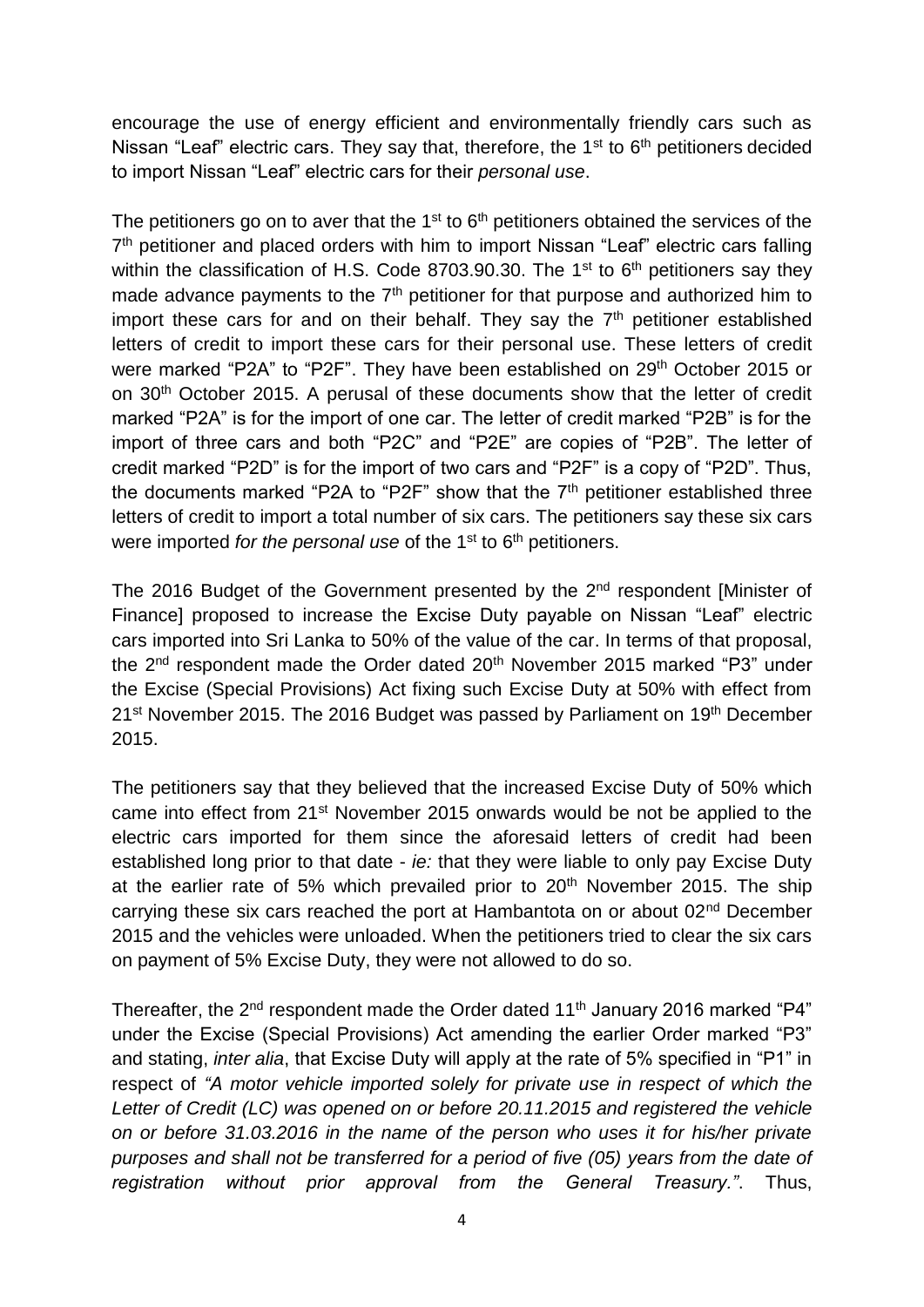notwithstanding the increased rate of Excise Duty of 50% specified in "P3", "P4" stated that Excise Duty was to be applied at the earlier rate of 5% for cars imported under letters of credit established prior to 20<sup>th</sup> November 2015 *provided* the car had been imported *"solely for private use"* and the car was registered *"in the name of person who uses it for his/her private purposes"* on or before 31st March 2016.

However, the respondents later realized that there was a business practice in the motor vehicle import trade, for vehicle importers to sometimes establish letters of credit in their own names when they were executing orders placed by customers to import vehicles for the customer's personal use*.* To meet this type of situation the Ministry of Finance issued a notification dated 13<sup>th</sup> January 2016 marked "P5" stating *"Further, vehicle importers who have imported motor vehicles for personal use on LCs opened before Budget 2016 are permitted to be cleared from the Customs by paying the Duties under the rate prevailed at 20.11.2015, without paying any demurrages."*. Thus, "P5" clarified that the scope of the Order marked "P4" extended to instances where a car had been imported for the *"personal use"* of a person under a letter of credit that had been established prior to 20<sup>th</sup> November 2015 in the name of a vehicle importer.

Thereafter, the Deputy Secretary to the Treasury wrote the letter dated 21<sup>st</sup> January 2016 marked "P6" to the 3<sup>rd</sup> respondent [Director General of Customs]. This letter sets out how a person who is claiming that he is liable to pay Excise Duty at the earlier rate of 5% should demonstrate that the car has, in fact, been imported for his *"personal use"* even though the letter of credit is established in the name of a vehicle importer. In this regard, "P6" explains that such a person will be entitled pay Excise Duty at only 5% *"….. if sufficient proof is furnished to the satisfaction of the Director General of Department of Fiscal Policy that the vehicle is imported for such individuals' personal use. For this purpose, documentary evidence obtained from a bank that he/she has paid full or partial payment to the importer should be submitted along with the other documents."*.

In March 2016, the 1<sup>st</sup> to  $6<sup>th</sup>$  petitioners submitted applications to the  $5<sup>th</sup>$  respondent [Director General of the Department of Fiscal Policy] in terms of "P6" seeking approval to pay Excise Duty at the earlier rate of 5%. The petitioners submitted the documents marked "P7(a)" to "P7(f)" seeking to establish that the cars had been imported for the "*personal use*" of the 1<sup>st</sup> to 6<sup>th</sup> petitioners and that the 1<sup>st</sup> to 6<sup>th</sup> petitioners had *"paid full or partial payment"* to the 7th petitioner [*ie:* to the vehicle importer]. However, by his letters dated 28<sup>th</sup> March 2016 marked "P9A" to "P9F", the  $5<sup>th</sup>$  respondent advised the  $1<sup>st</sup>$  to  $6<sup>th</sup>$  petitioners that their applications had been refused since the evidence submitted did not substantiate the requirements of "P4".

The petitioners allege that the rejection of their applications was arbitrary, unlawful and contrary to the principles of natural justice, and also that they had a legitimate expectation to have their applications approved. Further, they say that they have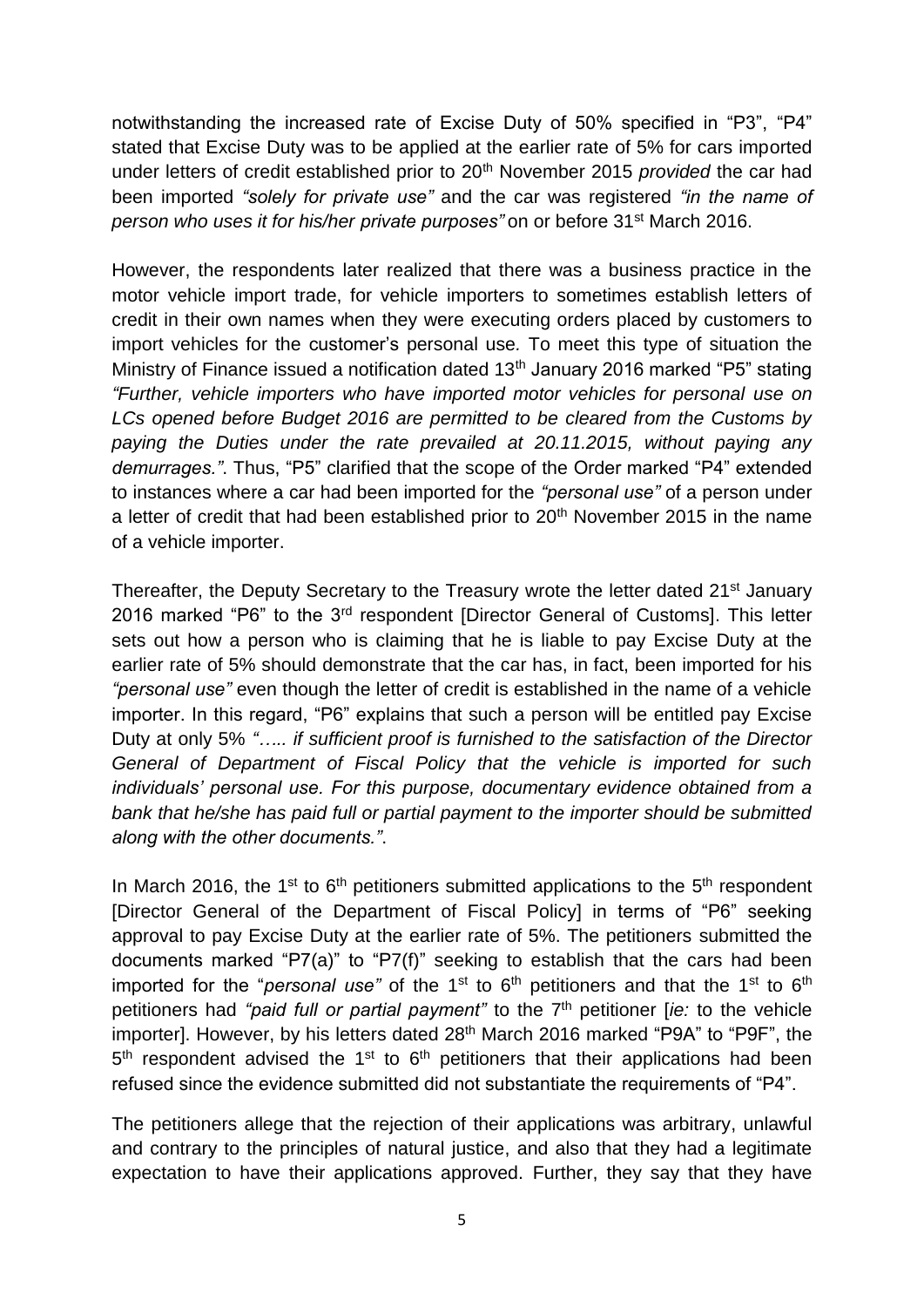been subjected to unfair discrimination because other similarly circumstanced importers have been permitted to pay Excise Duty at the earlier rate of 5% and, in this connection, produce the letter marked "P10". The petitioners state that, in these circumstances, their rights guaranteed by Article 12 (1) of the Constitution have been violated.

In his affidavit, the  $5<sup>th</sup>$  respondent denied the allegations made in the petition. He states that the petitioners failed to furnish satisfactory evidence to establish the requirements specified in "P6". He averred that the documents marked "P7(a)" to "P7(f)" only depict that the 1<sup>st</sup> to  $6<sup>th</sup>$  petitioners withdrew various sums of money from their bank accounts and that the  $7<sup>th</sup>$  petitioner deposited other sums of money to his bank account. The 5<sup>th</sup> respondent stated that the documents furnished by the petitioners do not establish that the  $1<sup>st</sup>$  to  $6<sup>th</sup>$  petitioners paid any monies to the  $7<sup>th</sup>$ petitioner for the purpose of establishing letters of credit. The 5<sup>th</sup> respondent's position was that, in these circumstances, the petitioners are required to pay Excise Duty at the rate of 50% as specified in the Order marked "P3" prior to clearing the cars from the port.

The 5<sup>th</sup> respondent denied the petitioners' allegation that other similarly circumstanced importers have been permitted to pay Excise Duty at 5%. He said that the importer named in the letter marked "P10" - *ie:* Ms. Rathnayaka - had furnished satisfactory documentary evidence to establish that the car was imported for her personal use and to establish that her husband [acting on her behalf] had made a payment to the vehicle importer. The documents furnished by Ms. Rathnayaka to the 5<sup>th</sup> respondent were marked "R4" to "R8".

In his counter affidavit, the  $7<sup>th</sup>$  petitioner stated that the respondents have failed to disclose any criteria which were to be used when determining applications to clear cars on payment of Excise Duty at the earlier rate of 5%. He alleged that the failure to state such criteria led to arbitrary and capricious decisions by the 5<sup>th</sup> respondent when he evaluated applications. The 7<sup>th</sup> petitioner stated that the petitioners had submitted appeals to the  $3<sup>rd</sup>$  respondent on  $31<sup>st</sup>$  May 2015 and these appeals were marked "P11". He averred that, at the time of importing the cars, the petitioners were unaware that they would be called upon to submit documents to satisfy the requirements of the respondents and that the petitioners have *"submitted all possible and available evidence to substantiate the claims of the 1st-6 th Petitioners and mine."*. The  $7<sup>th</sup>$  petitioner produced a letter dated 17<sup>th</sup> October 2016 sent to the  $7<sup>th</sup>$  petitioner by the Assistant Manager of the Gampaha Branch of Hatton National Bank PLC, which was marked "P12(a)". This letter enclosed five copies of bank deposit vouchers which were marked "P12(b)" to "P12(f)". The  $7<sup>th</sup>$  petitioner also produced a specimen deposit voucher marked "P13".

I will first examine the petitioners' complaint that the  $5<sup>th</sup>$  respondent's decision to refuse the petitioners' applications to pay Excise Duty at the earlier rate of 5% was arbitrary and unlawful.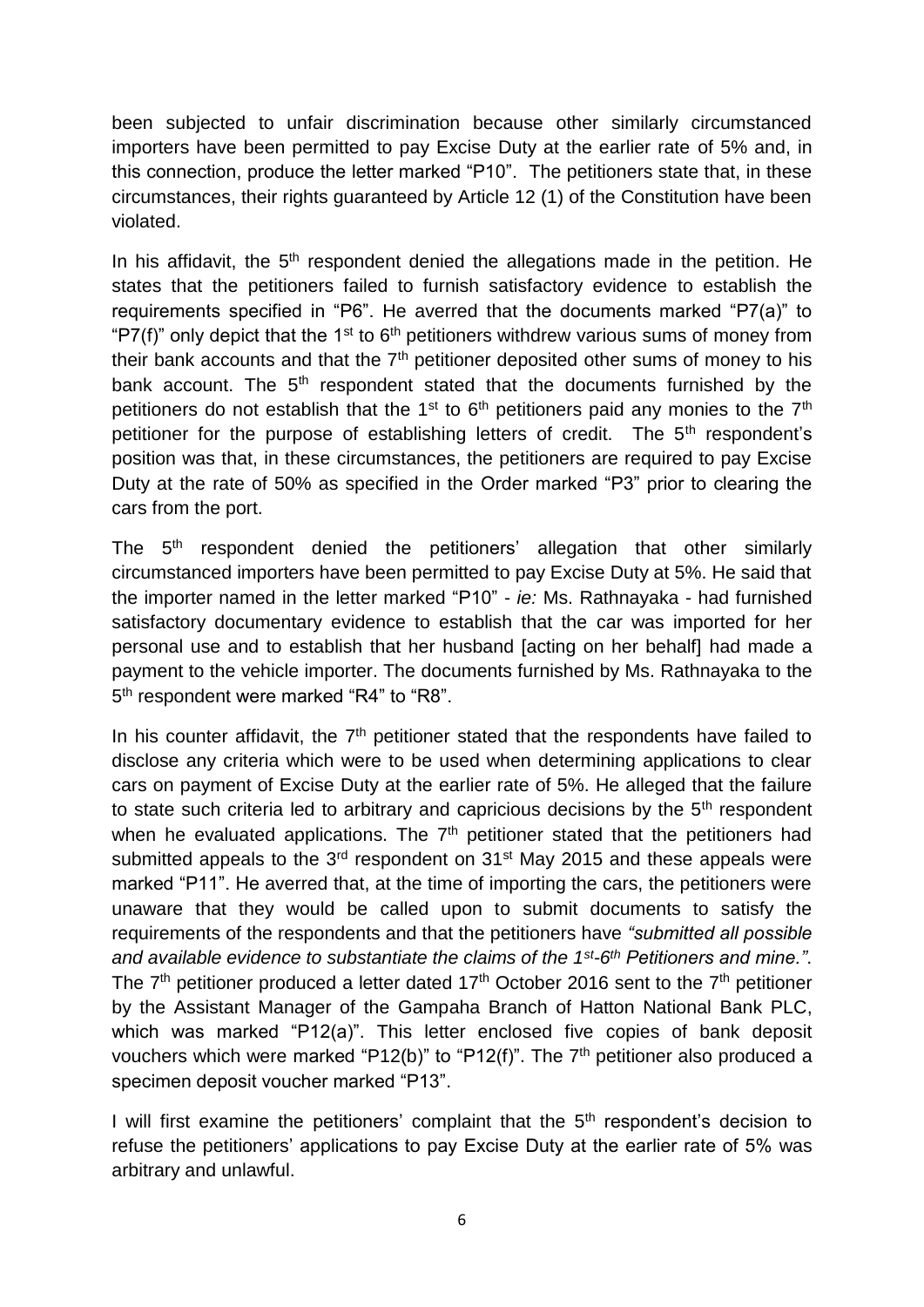It is self-evident that the Order marked "P3" dated 20<sup>th</sup> November 2015 making a ten-fold increase in the rate of Excise Duty payable on electric cars, would have imposed an unexpected and very substantial financial burden on persons who had *previously* opened letters of credit to import electric cars believing that Excise Duty was payable at only 5%. This burden was particularly difficult in the case of individuals who had imported electric cars for their *personal use*. In this background, the Cabinet of Ministers has taken the Cabinet Decision dated 06<sup>th</sup> January 2016 marked "R2" that taxes and levies on cars imported under letters of credit established prior to 20<sup>th</sup> November 2015 should be charged at the rates which prevailed prior to 20th November 2015, *provided* the car was imported for the official or personal use of the person for whom the car was imported and *not* for any commercial purpose. It is also evident that the Order dated 11<sup>th</sup> January 2016 marked "P4" was issued a few days later in pursuance of that decision taken by the Cabinet of Ministers. Thus, the Order marked "P4" stipulated, *inter alia*, that Excise Duty was to be applied at the earlier rates specified in "P1" if the car was "*imported solely for private use"*.

The Cabinet Decision marked "R2" goes on to state that the Cabinet of Ministers directed the Secretary to the Treasury *"to formulate a suitable methodology to implement the* [aforesaid] *decision...*." taken on 06<sup>th</sup> January 2016.

In pursuance of this direction, on the same day that the Order marked "P4" was made - *ie:* on 11<sup>th</sup> January 2016 - the Secretary to the Treasury wrote the letter marked "R3" instructing the 3<sup>rd</sup> respondent [Director General of Customs] to release motor vehicles which have been imported for the *"personal use"* of importers on payment of Excise Duty at the earlier rates specified in "P1" provided the motor vehicle has been imported in the name of the person who has established the related letter of credit. However, since as mentioned earlier, there were many cases where persons who had imported cars for their personal use through a vehicle importer who established a letter of credit in the name of that vehicle importer, the Deputy Secretary to the Treasury later wrote the letter marked "P6" to the 3<sup>rd</sup> respondent stating that the aforesaid concession should also be extended to cases where a person has imported a car for his or her *"personal use"* but has done so using a letter of credit established in the name of the vehicle importer.

"P6" goes on to state how, in such cases, a person who is claiming that he is liable to pay Excise Duty at the earlier rate of 5% should demonstrate that the car has, in fact, been imported for his *"personal use"*. In this regard, "P6" explains that such a person will be entitled pay Excise Duty at the earlier rate of 5% only *"if sufficient proof is furnished to the satisfaction of the Director General of Department of Fiscal Policy that the vehicle is imported for such individuals' personal use. For this purpose, documentary evidence obtained from a bank that he/she has paid full or partial payment to the importer should be submitted along with other documents."*.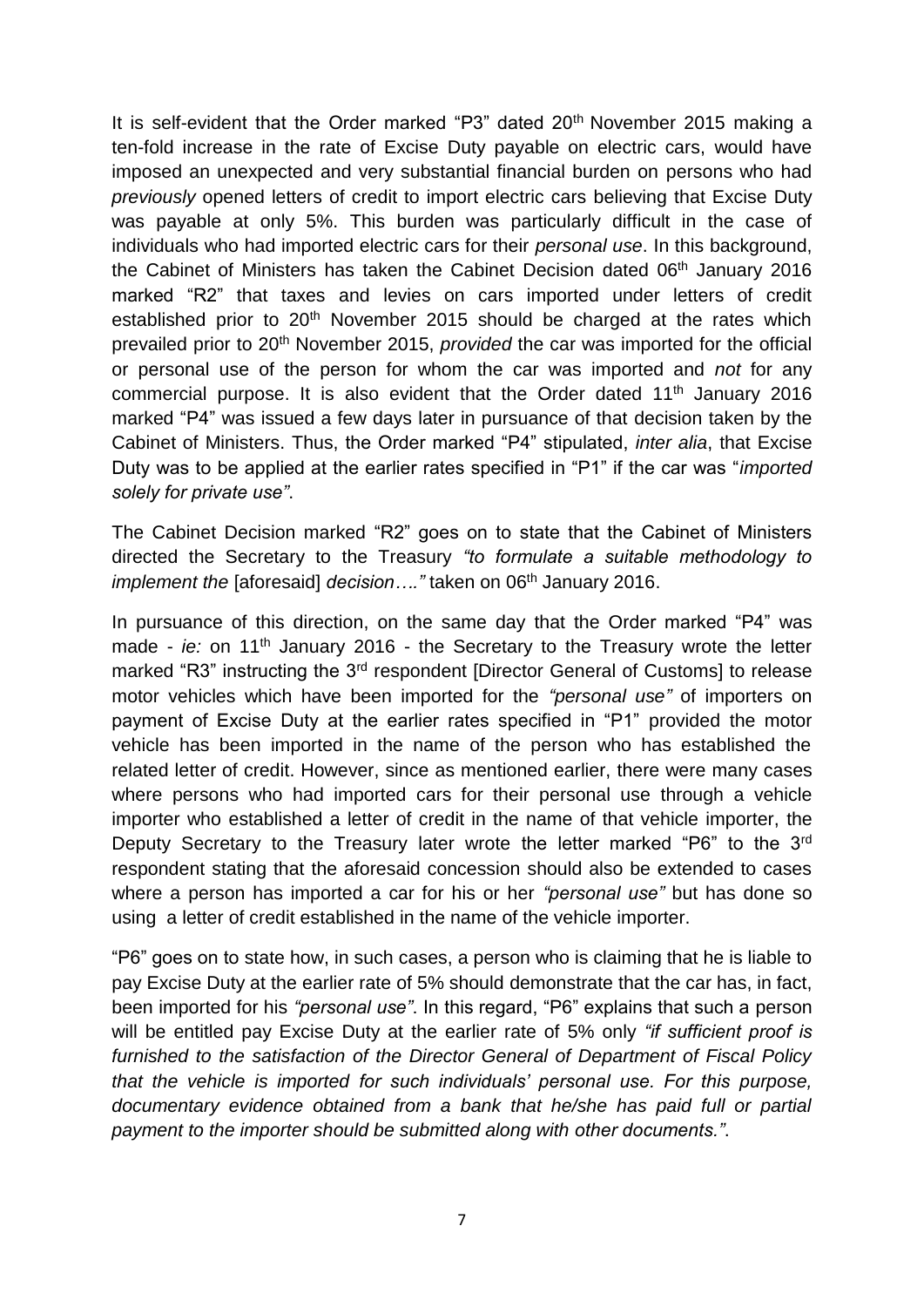As set out earlier, the  $1<sup>st</sup>$  to  $6<sup>th</sup>$  petitioners fall within the category of persons contemplated in "P6". Therefore, as specified in "P6", the petitioners had to first adduce sufficient proof to satisfy the 5<sup>th</sup> respondent that the cars were imported for the *"personal use"* of the 1<sup>st</sup> to 6<sup>th</sup> petitioners. Second, the petitioners had to adduce *"documentary evidence obtained from a bank"* that the 1st to 6th petitioners had *"paid*  full or partial payment to the vehicle importer....." [ie: to the 7<sup>th</sup> petitioner] for the cars that were to be imported under the letters of credit.

With regard to the first requirement - *ie:* that the cars were imported for the *"personal use*" of the 1<sup>st</sup> to  $6<sup>th</sup>$  petitioners - the documents marked "P7(a)" to "P7(f)" include signed declarations by the  $1<sup>st</sup>$  to  $6<sup>th</sup>$  petitioners that the Nissan "Leaf" cars were imported for their personal use [*"වාහනය ගෙන්වන ලද්දේ මාගේ පුද්ගලික පාචිච්චියට* බවත් ගේ සියලු කරුණු සත්ය හා නිවැරදි බවත් ගමයින් දිව්රා ප්රකාශ කරන අත්ර*..."*]. The 1<sup>st</sup> to 6<sup>th</sup> petitioners have each signed a declaration before a Justice of the Peace, who has placed his official seal on each declaration and signed them. The truth of these declarations is supported by the fact that the  $7<sup>th</sup>$  petitioner subsequently established the letters of credit marked "P2A" to "P2F" for the import of six Nissan "Leaf" electric cars.

When deciding whether these declarations were enough to establish that the cars were imported for the personal use of the  $1<sup>st</sup>$  to  $6<sup>th</sup>$  petitioners, one has to be alive to the fact that, until the  $1<sup>st</sup>$  to  $6<sup>th</sup>$  petitioners had the opportunity to clear the cars from the port, register and insure the cars in their own names and take the other steps which manifest use, possession and ownership of a car, the  $1<sup>st</sup>$  to  $6<sup>th</sup>$  petitioners could have had little or no documents which *ex facie* established that the cars were imported for their personal use. While large scale vehicle importers may have a practice of receiving written orders and entering into written contracts prior to executing orders to import vehicles for the personal use of their customers, small scale vehicle importers who operate more informally may not necessarily obtain such formal documentation. In these circumstances, insisting on the  $1<sup>st</sup>$  to  $6<sup>th</sup>$  petitioners submitting written orders and written contracts to pass the hurdle of proving that the cars were imported for their personal use, would amount to imposing an unrealistic and unfair standard of proof upon them. In my view, it is necessary to keep in mind the purpose for which "P4", "P5" and "P6" were issued and the fact that the petitioners were placed in the unexpected situation of being called upon to now produce documentation which they may not have seen any reason to insist on at the time the orders and advance payments were made. In this light, I consider it irrational and improper for the 5<sup>th</sup> respondent to impose an unrealistically or impractically high standard of proof when dealing with these applications. Doing so would run contrary to the purpose of "P4", "P5" and "P6".

In any event, a perusal of the documents marked "R4" to "R8" furnished to the  $5<sup>th</sup>$ respondent by the importer named Ms. Rathnayaka shows that the 5<sup>th</sup> respondent did not require her to furnish a written order to the vehicle importer or a contract with the vehicle importer prior to determining that she had imported the vehicle for her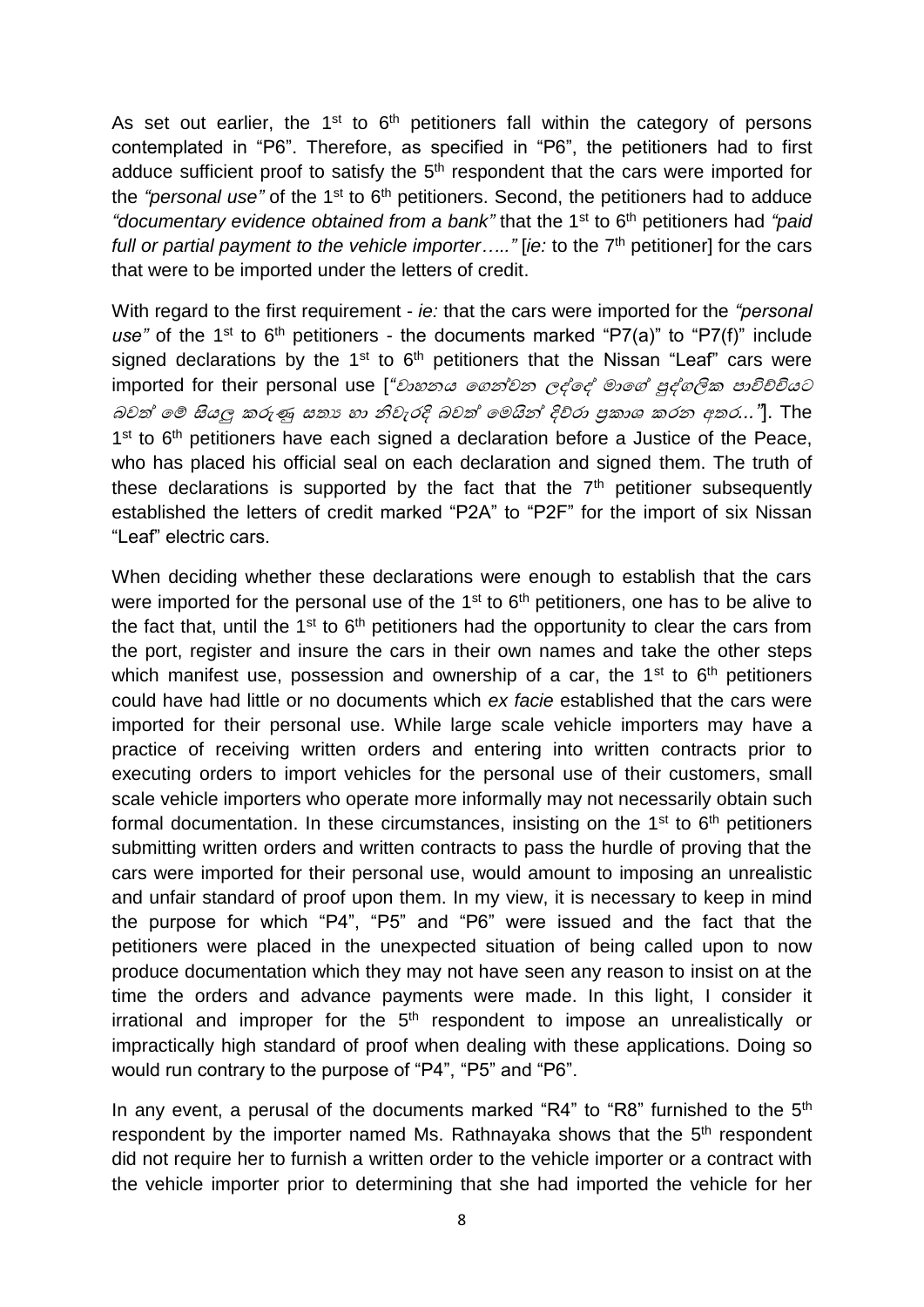personal use. In fact, it appears that, unlike in the case of the 1<sup>st</sup> to 6<sup>th</sup> petitioners, Ms. Rathnayaka had not even furnished a signed declaration that the car was imported for her personal use. However, the 5<sup>th</sup> respondent has taken the view that the documents marked "R4" and "R5" which only proved that Ms. Rathnayaka's husband had paid Rs. 2,953,500/- to the vehicle importer's bank account, were sufficient to establish that the car had been imported for her personal use. This is seen from the letter marked "P10" written by the 5<sup>th</sup> respondent to the 3<sup>rd</sup> respondent which states *"Mrs. Rathnayaka has submitted documentary evidence that an advance payment for importing of this vehicle is paid by his personal bank account to the importer (Copies of those letters of evidence are herewith attached). As such, it fulfills the requirement that the vehicle is imported for the individual's personal use and satisfies that the vehicle is imported solely for the private use ….."*. It should be mentioned here that the letter of credit and commercial invoice marked "R6" and "R7" do not given any indication that the car mentioned in those documents was imported for or on behalf of Ms. Rathnayaka or that she had made full or partial payment to the vehicle importer. The document marked "R8" is another copy of the letter marked "P10".

It has to be also kept in mind that the concessions referred to in "P4", "P5" and "P6" are all subject to the condition that electric cars cleared upon payment of Excise Duty at the earlier rate of 5% can be registered only in the name of the person who states it was imported for his or her personal use. A further restriction is placed by prohibiting that person from transferring the car to someone else for a period of five years without prior approval from the General Treasury. This makes it more likely that a person who submits to these restrictions does, in fact, intend to use the car for his or her personal use.

Taking into account the factors set out above and the observations made earlier with regard to the appropriate standard of proof which the 5<sup>th</sup> respondent should use in this type of application made to him, I am of the view that, in the circumstances of this particular case, the 5<sup>th</sup> respondent should have regarded the signed declarations by the  $1<sup>st</sup>$  to  $6<sup>th</sup>$  petitioners as sufficient to meet the first requirement specified in "P6" - *ie*: that the cars were imported for the personal use of the 1<sup>st</sup> to 6<sup>th</sup> petitioners.

With regard to the second requirement - *ie: "documentary evidence obtained from a bank*" which demonstrated that the 1<sup>st</sup> to 6<sup>th</sup> petitioners had "paid full or partial *payment*" to the 7<sup>th</sup> petitioner - the documents filed with the petition marked "P7(a)" to "P7(f)" include: (i) the aforesaid signed declarations by the  $1<sup>st</sup>$  to  $6<sup>th</sup>$  petitioners which also state that they withdrew specified sums of money from their bank accounts to make advance payments to the  $7<sup>th</sup>$  petitioner for him to import electric cars for their use; (ii) letters issued by the banks at which the  $1<sup>st</sup>$  to  $6<sup>th</sup>$  petitioners maintain their bank accounts confirming that the  $1<sup>st</sup>$  to  $6<sup>th</sup>$  petitioners withdrew those specified sums of money from their bank accounts; (iii) receipts issued by the  $7<sup>th</sup>$ petitioner to the  $1<sup>st</sup>$  to  $6<sup>th</sup>$  petitioners when he received those advance payments.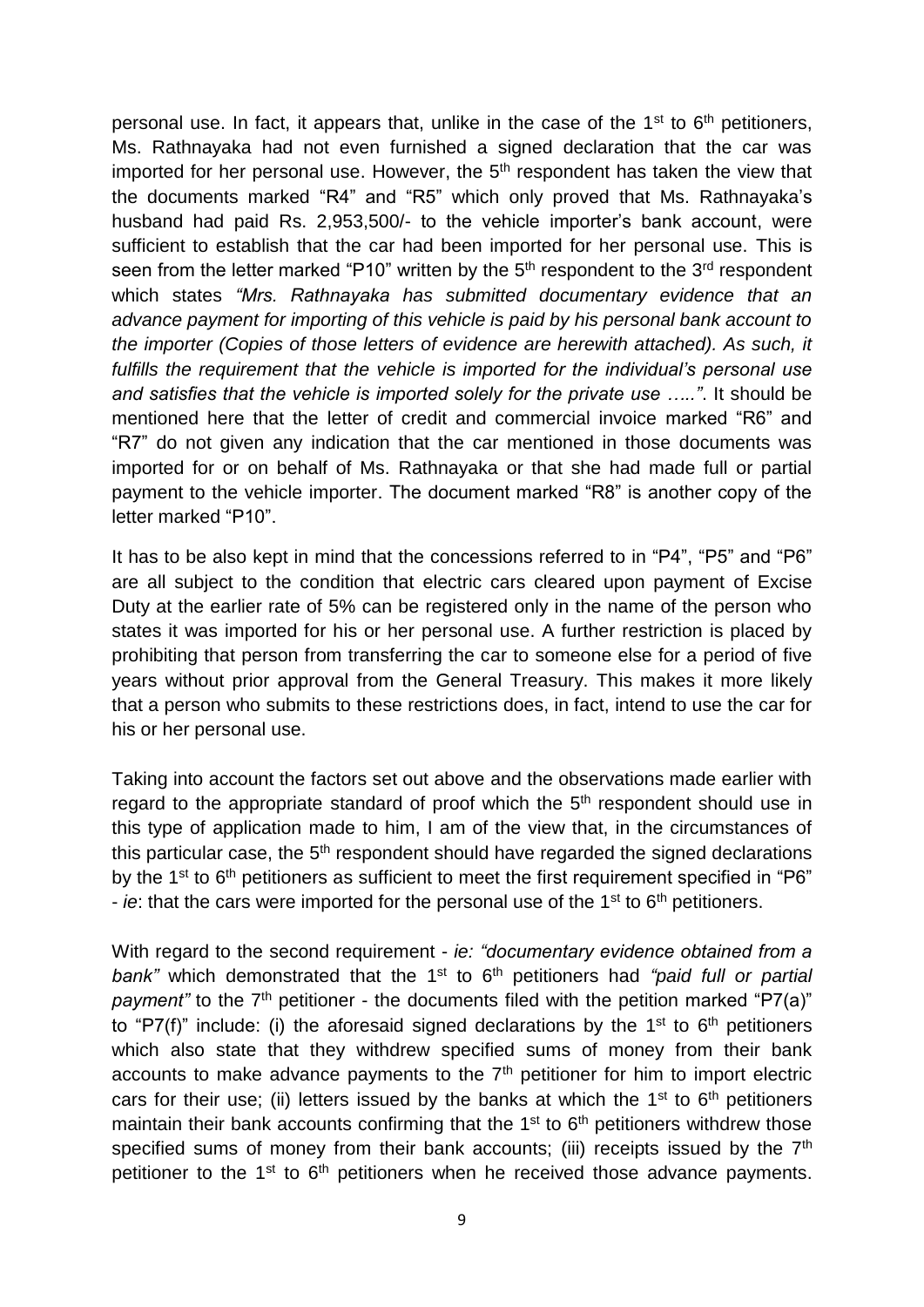These receipts record that advance payment was made [by the petitioner who paid the money] for the purpose of importing a Nissan "Leaf" electric car and bear dates ranging from  $08<sup>th</sup>$  September 2015 to 29<sup>th</sup> October 2015; (iv) letters issued by the  $7<sup>th</sup>$ petitioner stating that the advance payments made by the  $1<sup>st</sup>$  to  $6<sup>th</sup>$  petitioners were later deposited in his bank account; (v) letters issued by the  $7<sup>th</sup>$  petitioner's bank - the Gampaha Branch of the Hatton National Bank PLC - confirming that the sums specified in the letters were deposited to the credit of the  $7<sup>th</sup>$  petitioner's bank account; and (vi) copies of the *face* of five deposit vouchers issued by the Gampaha Branch of the Hatton National Bank PLC which record the deposit to the 7<sup>th</sup> petitioner's bank account No. 051020142155 on the dates specified thereon, of the sums stated in these letters. It should be mentioned here that one letter issued by the bank confirming the deposit of Rs. 2,200,000/- to the  $7<sup>th</sup>$  petitioner's bank account on 26<sup>th</sup> October 2015 and one deposit voucher recording a deposit of Rs.2,200,000/- on 26<sup>th</sup> October 2015 have been produced in respect of both the 5<sup>th</sup> and 6<sup>th</sup> petitioners.

The following instruction is stated on the *face* of these deposit vouchers: *"Please complete the 'Additional Details' required overleaf for deposits in excess of Rs. 200,000/- made by a person other than the Account Holder"*. Each of these deposit vouchers record a payment of much more than Rs.200,000/- and, therefore, one would expect that the `Additional Details" required by the aforesaid instruction were written down on the reverse of each voucher. However, copies of the *reverse* of the vouchers were not included among the documents marked "P7(a)" to "P7(f)".

As learned Senior State Counsel has pointed out, the letters issued by the 1<sup>st</sup> to 6<sup>th</sup> petitioners' banks described in (ii) above only establish that the  $1<sup>st</sup>$  to  $6<sup>th</sup>$  petitioners withdrew specified sums of money from their bank accounts. The documents which indicate that these sums of money were then paid by the  $1<sup>st</sup>$  to  $6<sup>th</sup>$  petitioners to the 7<sup>th</sup> petitioner are the receipts described in (iii) above. The respondents have sought to cast doubt on these receipts because they do not bear a printed serial number.

In this regard, it is seen that, in every case, the amounts which have been withdrawn by the  $1<sup>st</sup>$  to  $6<sup>th</sup>$  petitioners from their bank accounts [as confirmed in the letters issued by the 1<sup>st</sup> to 6<sup>th</sup> petitioners' banks] are substantial. These amounts range from Rs. 500,000/- to Rs.1,600,000/-. The 1<sup>st</sup> to  $6<sup>th</sup>$  petitioners are unlikely to have withdrawn such large sums of money from their bank accounts unless the withdrawal was for the specific purpose of making a significant purchase or meeting a financial commitment. These are certainly not amounts which would have been withdrawn for ordinary day-to-day expenses. It has to be also kept in mind that the sums were withdrawn from their bank accounts long prior to any hint of the increase in Excise Duty on 20th November 2015. This lends credence to the 1<sup>st</sup> to 6<sup>th</sup> petitioners' statements that they withdrew these large sums for the specific purpose of making advance payments to the 7<sup>th</sup> petitioner.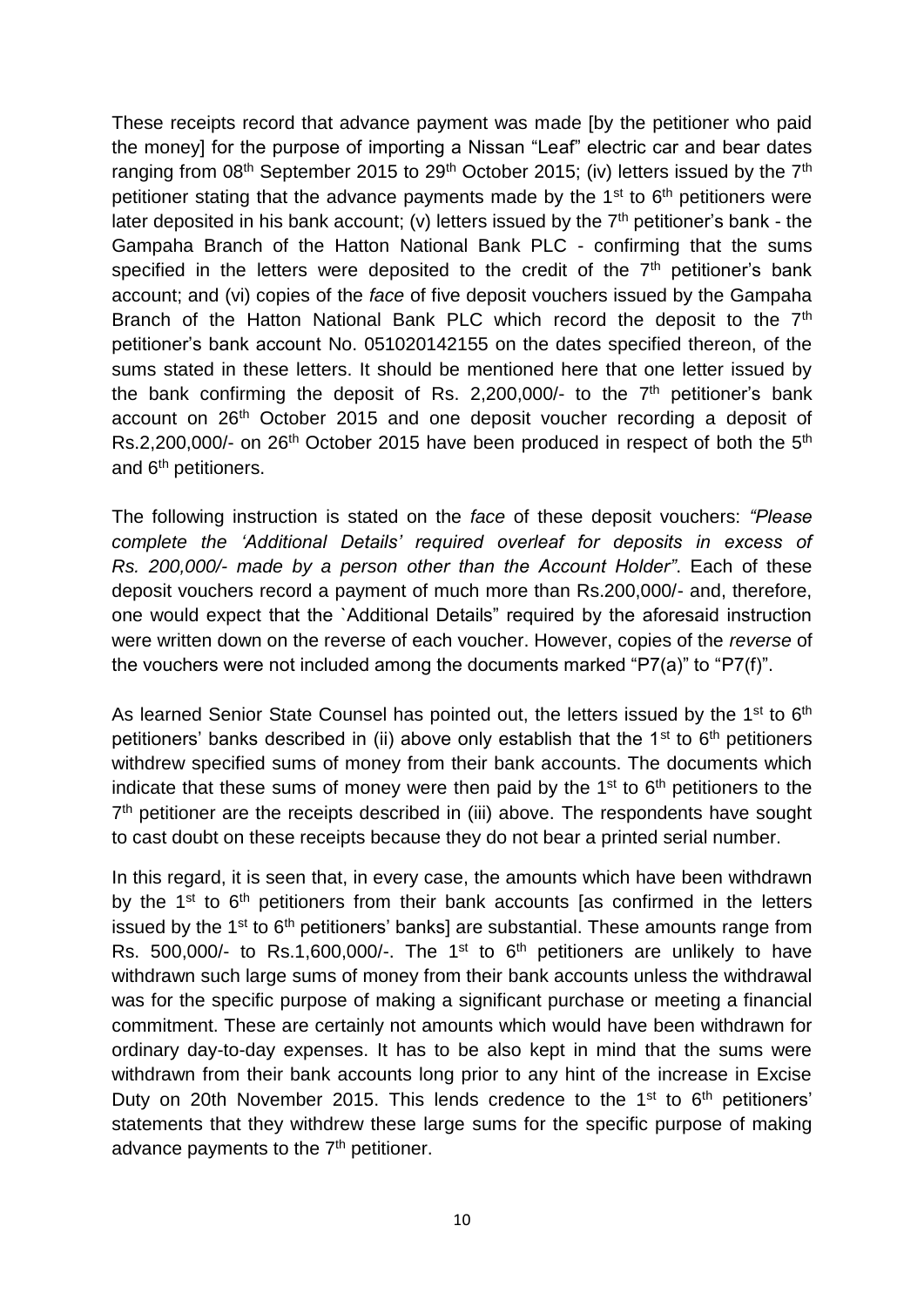Thereafter, the receipts issued by the  $7<sup>th</sup>$  petitioner are in exactly the same amounts that were withdrawn from the 1<sup>st</sup> to  $6<sup>th</sup>$  petitioners' bank accounts and the  $7<sup>th</sup>$ petitioner has issued these receipts on the same day on which each of the petitioners withdrew the money from their banks. With regard to the respondents' submission that the receipts should be rejected because they do not bear a printed serial number, I do not think that the absence of a serial number necessarily negates the authenticity of the receipts. It could well be that the  $7<sup>th</sup>$  petitioner saw no need to print serial numbers on receipts he used. It could also be said that, if the 7<sup>th</sup> petitioner had intended to fabricate false receipts, he could have easily inserted appropriate serial numbers, and perhaps the fact that this was not done suggests that the receipts are *bona fide*.

Here too, it is necessary to keep in mind that the imposition of substantially increased Excise Duty on 20<sup>th</sup> November 2015 was unexpected and, therefore, the 1<sup>st</sup> to 6<sup>th</sup> petitioners, who say they simply wished to import electric cars for their personal use using the services of the  $7<sup>th</sup>$  petitioner, would have seen no reason to ensure that they hold a picture perfect documentary trail so long as they trusted the  $7<sup>th</sup>$  petitioner. We have no reason to think they did not trust the  $7<sup>th</sup>$  petitioner.

Taking into account the several factors set out above including the observation made earlier with regard to the appropriate standard of proof, I am of the view that, in the circumstances of this particular case, the letters issued by the  $1<sup>st</sup>$  to  $6<sup>th</sup>$  petitioners' banks taken together with receipts issued by the  $7<sup>th</sup>$  petitioner, are sufficient to establish that the 1<sup>st</sup> to 6<sup>th</sup> petitioners paid the amounts specified in these documents to the 7<sup>th</sup> petitioner.

However, as mentioned earlier, the second requirement specified in "P6" is documentary evidence obtained *from a bank* that the 1<sup>st</sup> to 6<sup>th</sup> petitioners had made full or partial payment to the  $7<sup>th</sup>$  petitioner. Clearly, the letters issued by the bank confirming that the  $1<sup>st</sup>$  to  $6<sup>th</sup>$  petitioners withdrew sums of money from their bank account and the receipts issued by the 7<sup>th</sup> petitioner when these monies were paid to him by the 1<sup>st</sup> to  $6<sup>th</sup>$  petitioners [described in (ii) and (iii) above] do not, in themselves, satisfy this requirement - *ie:* because these receipts have not been issued *by a bank.*

In this regard, in their petition, the petitioners relied on the letters issued by the  $7<sup>th</sup>$ petitioner's bank described in (v) above which confirm that the sums specified in the letters were deposited to the credit of the  $7<sup>th</sup>$  petitioner's bank account and the copies of the *face* of the deposit vouchers described in (vi) above which record the deposit of these amounts to the  $7<sup>th</sup>$  petitioner's bank account on the dates specified thereon. All these dates are after the aforesaid advance payments were made by the  $1<sup>st</sup>$  to  $6<sup>th</sup>$ petitioner. That accords with the petitioners' position that their advance payments were deposited by the 7<sup>th</sup> petitioner in his bank account. However, it is seen that the amounts deposited in the 7<sup>th</sup> petitioner's bank account are all considerably more than the amounts of the advance payments. The advance payments made by the 1<sup>st</sup> to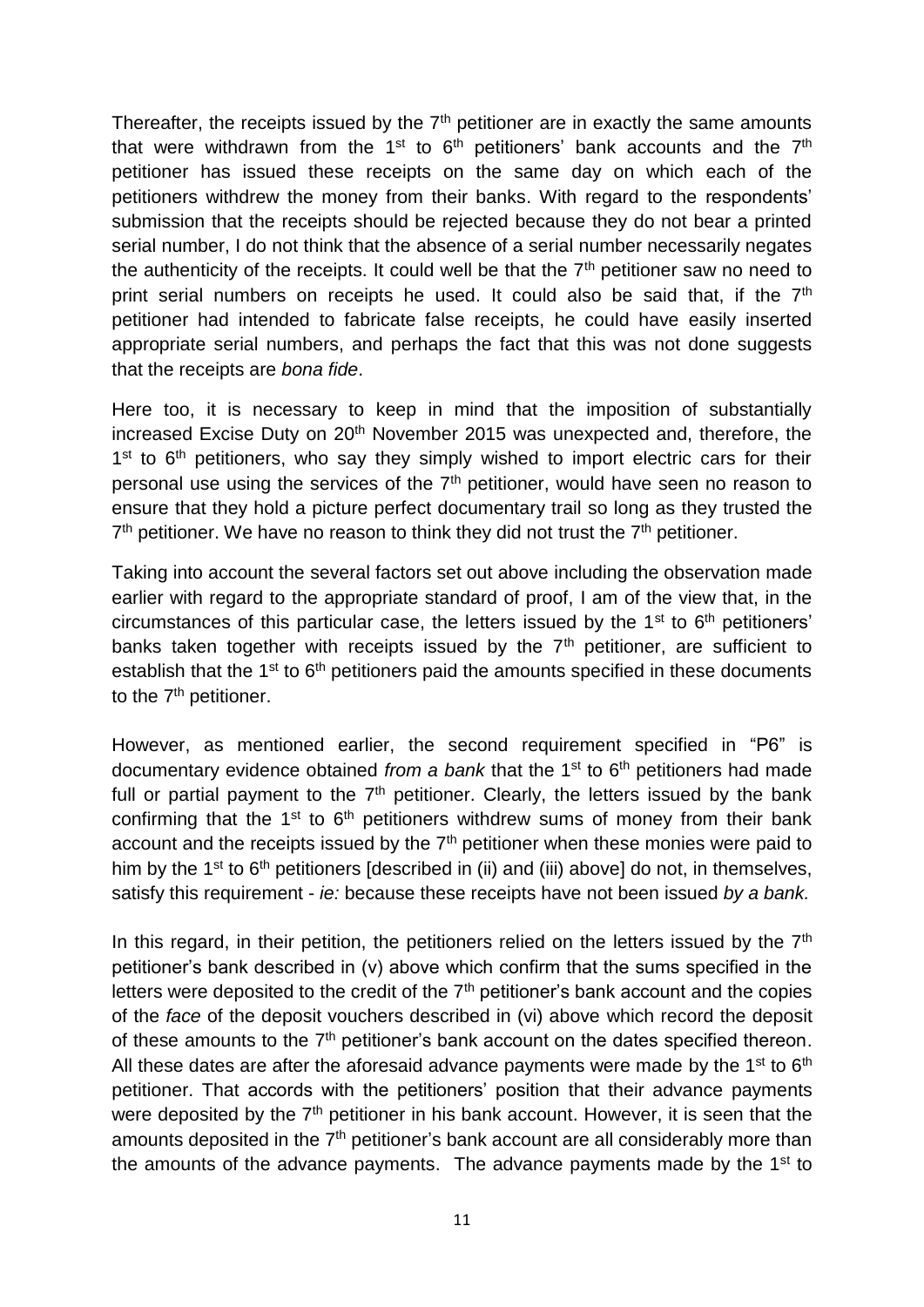6<sup>th</sup> petitioners and the amounts deposited by the 7<sup>th</sup> petitioner in his bank account are set out below:

| Petitioner                 | Amount and Date of Advance                | Amount and Date of Deposit to the         |
|----------------------------|-------------------------------------------|-------------------------------------------|
|                            |                                           |                                           |
|                            | Payment to the 7 <sup>th</sup> Petitioner | 7 <sup>th</sup> Petitioner's Bank Account |
|                            |                                           |                                           |
| 1 <sup>st</sup> petitioner | Rs.500,000/- on 01/10/2015                | Rs.1,750,000/- on 05/10/2015              |
|                            |                                           |                                           |
|                            |                                           |                                           |
| $2nd$ petitioner           | Rs.1,600,000/- on 12/10/2015              | Rs.2,300,000/- on 28/10/2015              |
|                            |                                           |                                           |
|                            |                                           |                                           |
| 3rd petitioner             | Rs.1,400,000/- on 08/09/2015              | Rs.3,190,000/- on 11/09/2015              |
|                            |                                           |                                           |
|                            |                                           |                                           |
| 4 <sup>th</sup> petitioner | Rs.1,050,000/- on 29/10/2015              | Rs.1,300,000/- on 30/10/2015              |
|                            |                                           |                                           |
|                            |                                           |                                           |
| 5 <sup>th</sup> petitioner | Rs. 800,000/- on 19/10/2015               | Rs.2,200,000/- on 26/10/2015              |
|                            |                                           |                                           |
|                            |                                           |                                           |
| 6 <sup>th</sup> petitioner | Rs.1,000,000/- on 19/10/2015              | -do-                                      |
|                            |                                           |                                           |
|                            |                                           |                                           |

To sum up, the petitioners' position is that: (i) the advance payments made by the 1<sup>st</sup> to 6<sup>th</sup> petitioners and recorded in the letters and receipts described in (ii) and (iii) above were held by the  $7<sup>th</sup>$  petitioner and were later deposited to his bank account along with other sums of money; (ii) the full amounts deposited by the  $7<sup>th</sup>$  petitioner to his bank account [which *include* the advance payments made by the 1<sup>st</sup> to 6<sup>th</sup> petitioners] are recorded in the letters and deposit vouchers described in (v) and (vi) above.

In this regard, learned Senior State Counsel submits that there is *"no independently verifiable evidence*" that the sums of money deposited to the 7<sup>th</sup> petitioner's bank account [which are set out in the third column of the above table] do, in fact, include advance payments made by the 1<sup>st</sup> to  $6<sup>th</sup>$  petitioners to the  $7<sup>th</sup>$  petitioner [which are set out in the second column of the above table]. Learned Senior State Counsel submits that the petitioners have only shown that  $1<sup>st</sup>$  to  $6<sup>th</sup>$  petitioners withdrew various sums from their bank accounts and, thereafter, the  $7<sup>th</sup>$  petitioner deposited different amounts to his bank account. She submits that the petitioners have failed to demonstrate *"….. a credible nexus between the two,….."*. Learned Senior State Counsel contends that, therefore, the petitioners have failed to meet the requirement specified in "P6" of proof by means of *"documentary evidence obtained from a bank"* that the 1st to 6th petitioners had *"made full or partial payment to the importer"*.

If the documents submitted by the petitioners had remained at only the documents marked "P7(a)" to "P7(f)", I would have agreed with learned Senior State Counsel. However, the petitioners have, with their counter affidavit, submitted the documents marked "P12(a)" to "P12(f)" which establish their position that the advance payments made by the 1<sup>st</sup> to  $6<sup>th</sup>$  petitioners were deposited to the  $7<sup>th</sup>$  petitioner's bank account.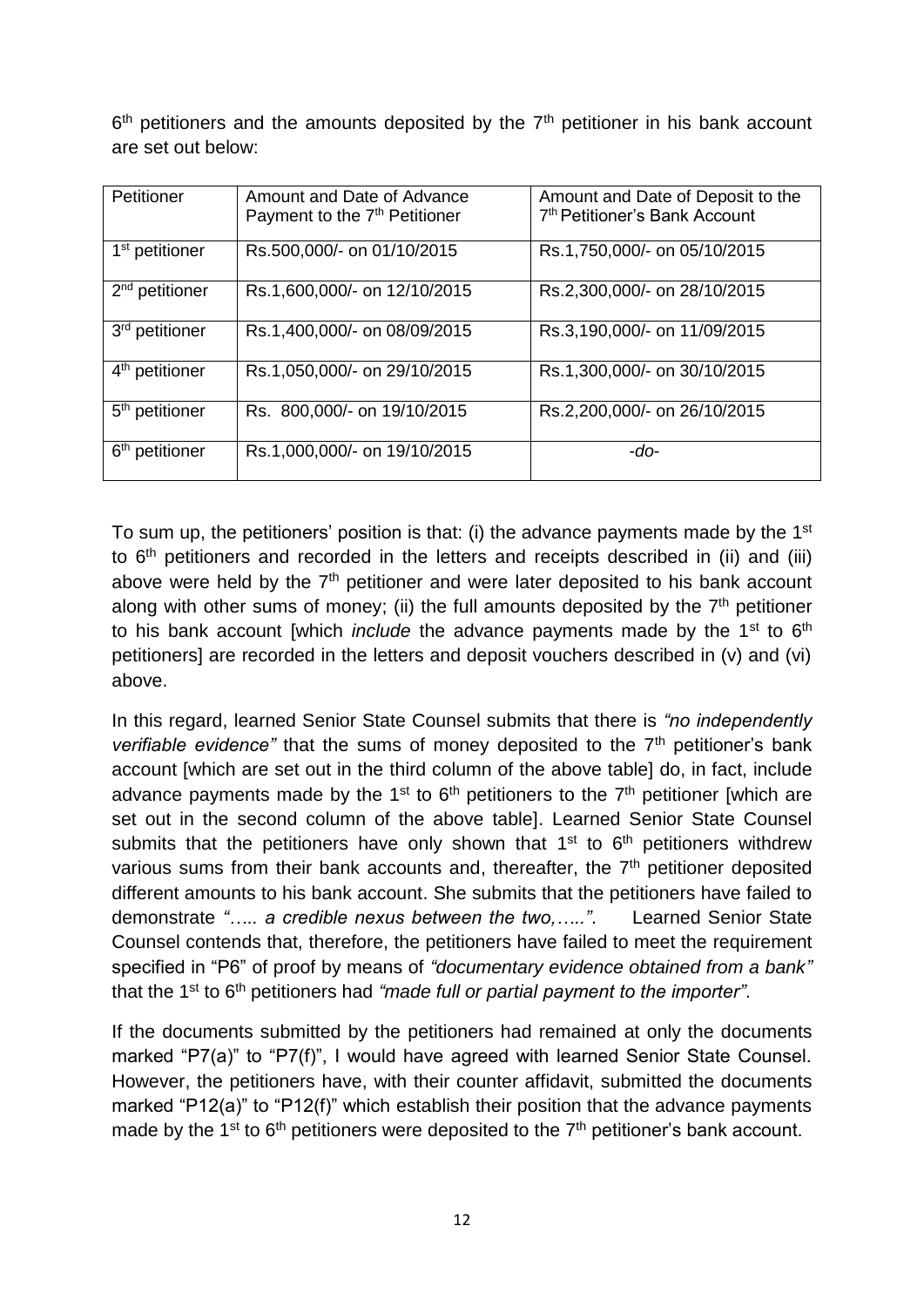In this regard, "P12(a)" is a letter dated 17<sup>th</sup> October 2016 written to the 7<sup>th</sup> petitioner by the Assistant Manager of the Gampaha Branch of Hatton National Bank PLC. The letter states:

# *"Confirmation of the deposits made to Savings Account No. 051020142155*

*With reference to the above, we forward herewith certified copies of the deposit slips (both sides) made to the above Account on the following dates to purchase Vehicles as detailed in the respective deposit slips.*

| 11.09.2015 | Rs. 3, 190,000/- |
|------------|------------------|
| 05.10.2015 | Rs. 1,750,000/-  |
| 26.10.2015 | Rs. 2,200,000/-  |
| 28.10.2015 | Rs. 2,300,000/-  |
| 30.10.2015 | Rs. 1,300,000/-  |
|            |                  |

*This letter is issued at your request."*.

Thus, although the petitioners had only filed with their petition marked "P7(a)" to "P7(f)" copies of the *face* of the five deposit vouchers by which the 7<sup>th</sup> petitioner deposited sums of money to his bank account, the bank has later provided copies of *both* the face *and* the r*everse* of each of these five deposit vouchers. These copies are marked "P12(b)" to "P12(f)" and are listed in the letter marked "P12(a)".

The *face* of each of these deposit vouchers is the same as the deposit vouchers described in (vi) above and included in the documents filed with the petition marked "P7(a)" to "P7(f)". However, the documents marked "P12(b)" to "P12(f)" show that the *reverse* of each of these deposit vouchers state the personal details of the 1<sup>st</sup> to 6<sup>th</sup> petitioners.

Thus, the reverse of the deposit voucher marked "P12(c)" states the name, address, identity card number and mobile telephone number of the 1<sup>st</sup> petitioner with the notation *"buy a car"*. The reverse of the deposit voucher marked "P12(e)" states the name, address and identity card number of the 2nd petitioner with the notation *"Leaf*  එකක් ෙැනීම*"*. The reverse of the deposit voucher marked "P12(b)" states the name, address, identity card number and mobile telephone number of the 3<sup>rd</sup> petitioner with the notation *"වාහනයක් මිලදී ගැනීම*". The reverse of the deposit voucher marked "P12(f)" states the name, address and identity card number of the  $4<sup>th</sup>$  petitioner with the notation *"විදුලි කාරයක් මිලදී ගැනීම*". The reverse of the deposit voucher marked "P12(d)" states the names, address and identity card numbers of both the  $5<sup>th</sup>$  and  $6<sup>th</sup>$ petitioners with the notation *"buy two cars"*.

The same officer of the Gampaha Branch of the Hatton National Bank PLC who has signed the letter marked "P12(a)" has signed each of the documents marked "P12(b)" to "P12(f)" upon the seal of the Gampaha Branch of Hatton National Bank PLC.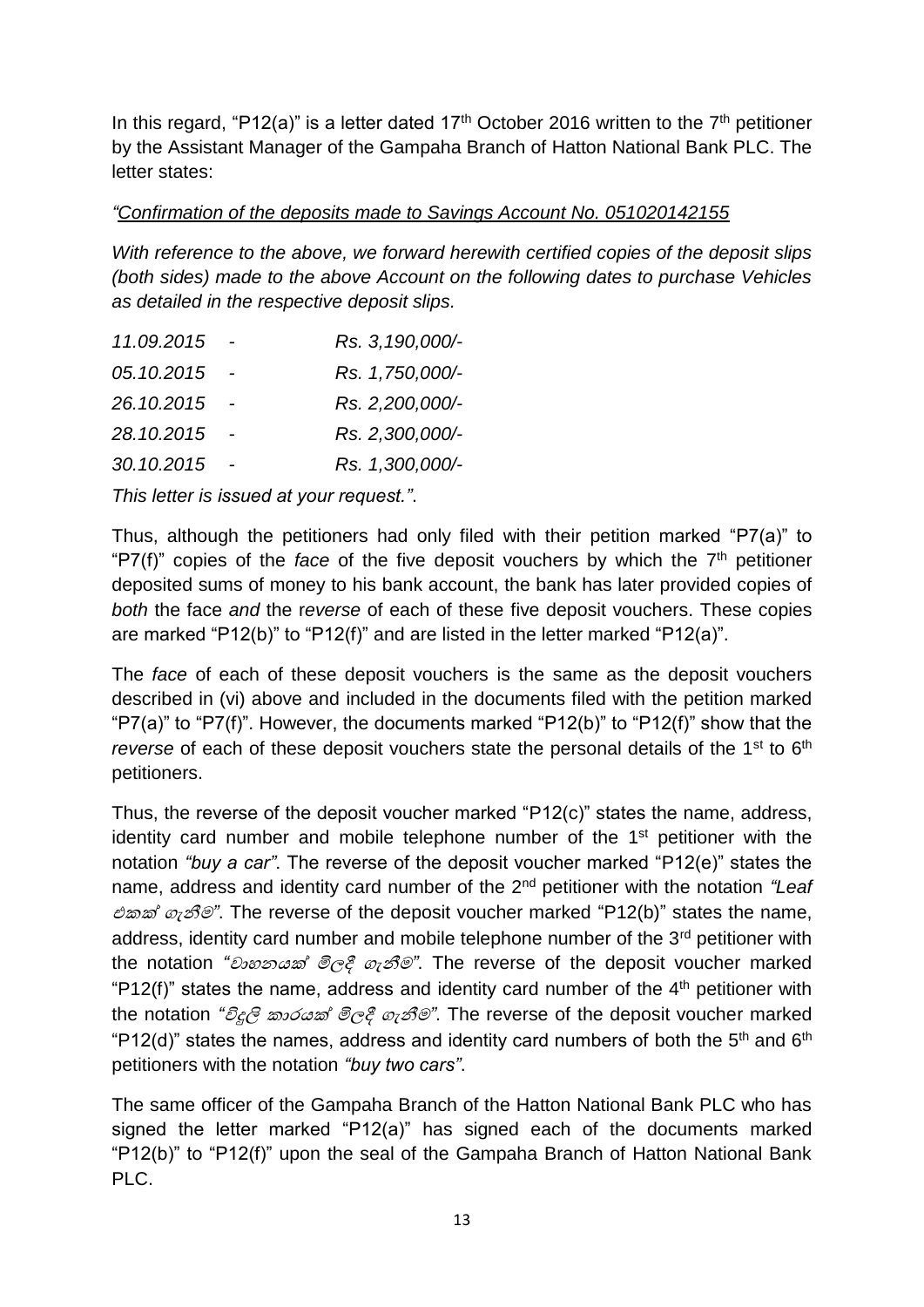The document marked "P13" is a specimen deposit slip used by Hatton National Bank. As in the case of the *face* of the deposit vouchers described in (vi) above and included in the documents filed with the petition marked "P7(a)" to "P7(f)", the specimen marked "P13" also bears the instruction requiring *"Additional Details"* in case of deposits on excess of Rs. 200,000/-. These *'Additional Details'* have to be stated on the reverse of each deposit voucher and are the *"Name/Address of Depositor"*, *"Depositor's N.I.C. No."*, *"Purpose"* and *"Telephone No."* It is well known that banks insist on obtaining these details when accepting deposits of large sums of money - especially cash deposits, as in this case - since banks have to comply with "Know Your Customer" requirements and similar duties placed upon banks by modern day compliance and regulatory standards, anti-money laundering rules and so on.

In view of these duties and regulations, it is reasonable to conclude that the Gampaha Branch of Hatton National Bank PLC would have insisted on these *"Additional Details"* being filled in *at the time* the deposits were made and the deposit vouchers were issued.

The documents marked "P12(b)" to "P12(f)" are copies of the original deposit vouchers which are in the custody of the bank. We have no reason to doubt the authenticity of "P12(b)" to "P12(f)" or to doubt that they show what was written on the deposit vouchers *at the time* the monies were deposited to the credit of the 7th petitioner's bank account.

Accordingly, the conclusion must be that the *"Additional Details"* stating the names, addresses, identity card numbers and telephone numbers of the  $1<sup>st</sup>$  to  $6<sup>th</sup>$  petitioners and the stated purpose of the deposit - *ie:* to buy cars - were written on the deposit vouchers *at the time* the deposits were made to the 7th petitioner's bank account.

Next, as stated above, these deposits were made during the period from 11<sup>th</sup> September 2015 to 30<sup>th</sup> October 2015. That is long before the Order marked "P3" was made on 20<sup>th</sup> November 2015 increasing the Excise Duties with effect from the next day.

In these circumstances, there was no reason for the  $7<sup>th</sup>$  petitioner or his employee who filled in the deposit vouchers during the period from  $11<sup>th</sup>$  September 2015 to 30<sup>th</sup> October 2015 to have written the names, addresses, identity card numbers, and telephone numbers of the  $1<sup>st</sup>$  to  $6<sup>th</sup>$  petitioners and stated that the purpose of the deposits was to buy cars, *unless* those details were, in fact, *true.*

Further, there is no reason to suspect that that the  $7<sup>th</sup>$  petitioner knew that the Order marked "P3" will be made on 20<sup>th</sup> November 2015 and, therefore, fraudulently inserted these personal details on the deposit vouchers in September and October 2015 as part of an elaborate deception to gain a concessionary rate of Excise Duty. In any event, the  $7<sup>th</sup>$  petitioner would not have had the  $1<sup>st</sup>$  to  $6<sup>th</sup>$  petitioners' names, addresses, identity card numbers and telephone numbers unless the  $1<sup>st</sup>$  to  $6<sup>th</sup>$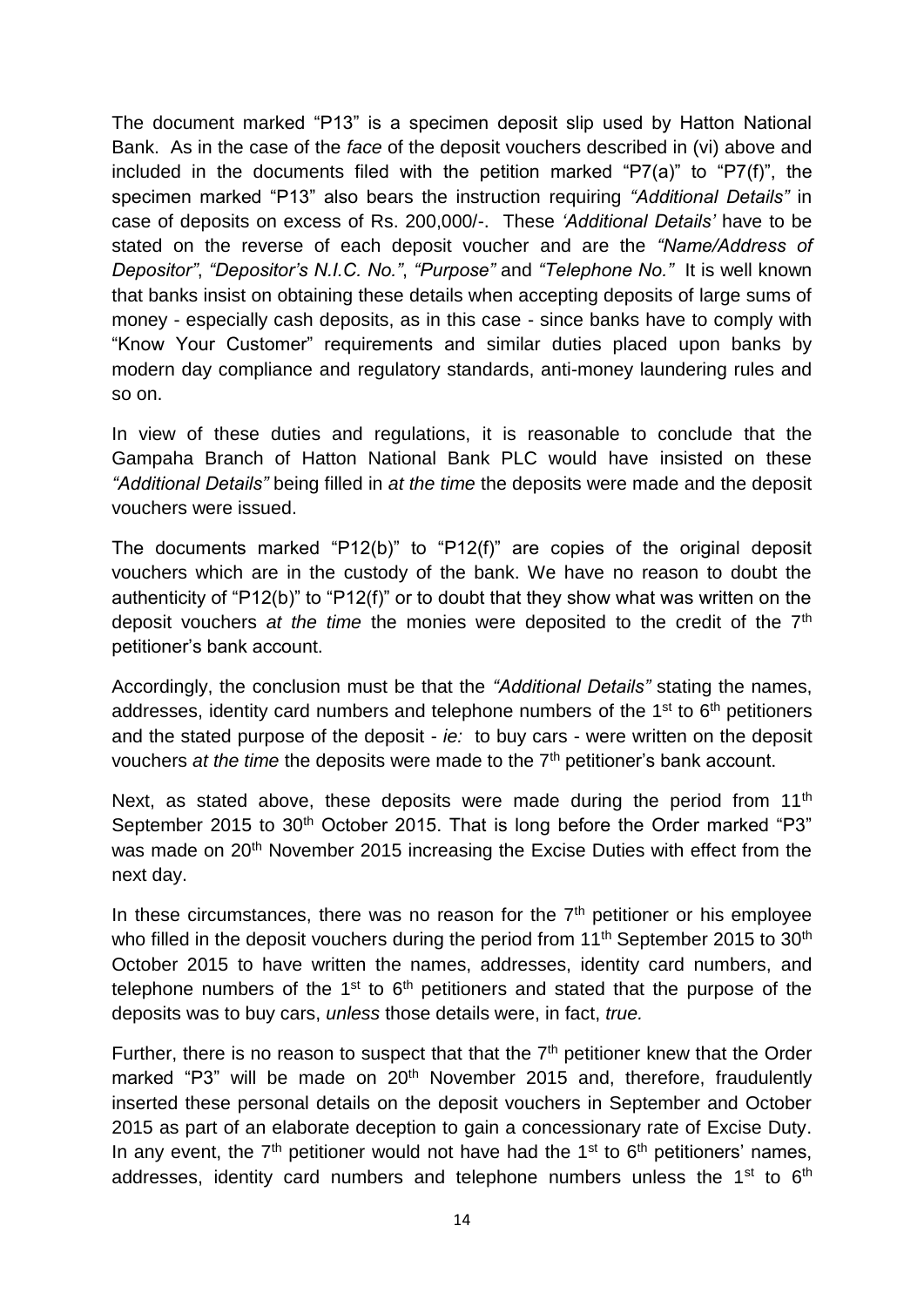petitioners had, in fact, furnished these details to the 7<sup>th</sup> petitioner when they placed orders for the import of the electric cars and made the advance payments to him.

As for the difference in the advance payments made by the  $1<sup>st</sup>$  to  $6<sup>th</sup>$  petitioners and the amounts deposited in the  $7<sup>th</sup>$  petitioner's bank account, it appears that other monies received by the 7<sup>th</sup> petitioner in the course of his business and other activities were deposited along with the advances paid by the  $1<sup>st</sup>$  to  $6<sup>th</sup>$  petitioners. That would not be unusual for a business such as the  $7<sup>th</sup>$  petitioner's venture. While the *'Additional Details'* furnished by the 7th petitioner to his bank would then be only partly correct and, therefore, in breach of the 7<sup>th</sup> petitioners' duty to the bank as a customer, that misconduct will not negate the fact that the *'Additional Details'* written on the vouchers in September and October 2015 establish that the advance payments made by the 1<sup>st</sup> to  $6<sup>th</sup>$  petitioners to the  $7<sup>th</sup>$  petitioner were deposited in the 7<sup>th</sup> petitioner's bank.

In my view, the documents marked "P12(b)" to "P12(f) taken together with the documents marked "P7(a)" to "P7(f) constitute sufficient material to satisfy the requirement specified in "P6" that there must be "*documentary evidence obtained from a bank that he/she has paid full or partial payment to the importer."*.

Next, it is common ground that the documents marked "P12(b)" to "P12(f)" have been considered by the 5<sup>th</sup> respondent. In paragraph [41] of the respondents' written submissions, learned Senior State Counsel has, very correctly, acknowledged the fact that the 5<sup>th</sup> respondent considered these documents. Learned Senior State Counsel has gone on to submit that *"….. the uniform criteria applied in respect of assessing documents was whether bank slips, along with a confirmation from a bank or a confirmation of a payment by cheque was furnished by the applicant. In the instant case the Petitioners had failed to provide a confirmation of payment by them from a bank. As such, whilst the Respondent did consider the new documents tendered the said documents could not be considered as meeting the requirement of 'documentary evidence obtained from a bank that he/she has paid full or partial payment to the importers'."*

Although the respondents claim that they applied *"uniform criteria"* when they considered applications made under "P4", "P5" and "P6", they have not furnished any document which sets out these "uniform criteria". In any event, if the 5<sup>th</sup> respondent had formulated a set of *"uniform criteria"* or standards which were to be applied when determining applications made under "P4", "P5" and "P6", such criteria and standards should have been made known to applicants. There is nothing to suggest that this was done.

A proper examination and understanding of the composite effect of the documents marked "P12(b)" to "P12(f)" together with "P7(a)" to "P12(f)" would have shown that these documents demonstrated, on a balance of probability at the least, that advance payments made by the  $1<sup>st</sup>$  to  $6<sup>th</sup>$  petitioners were included in the amounts